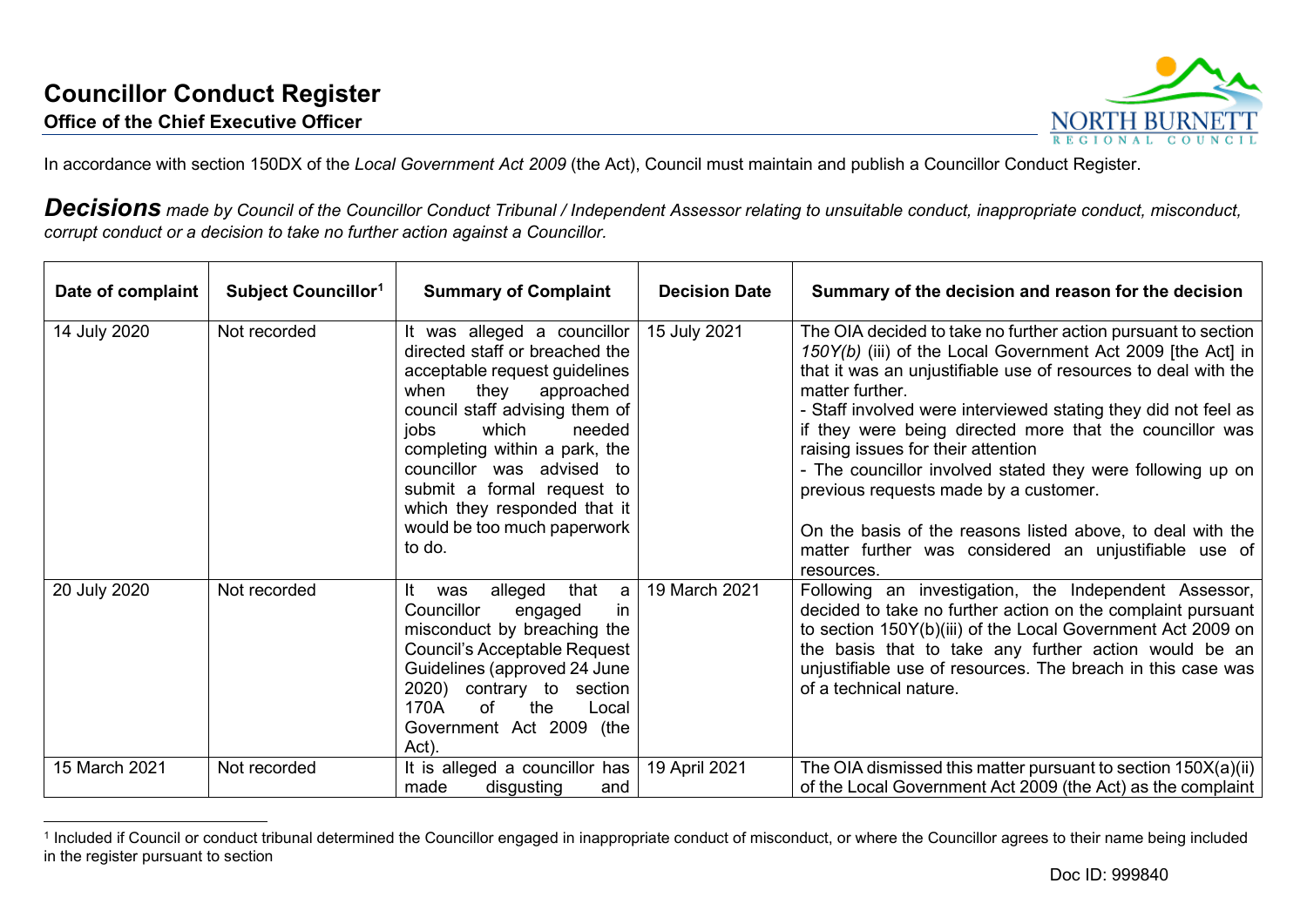<span id="page-1-0"></span>

| derogatory<br>comments in<br>respect to a group of residents  <br>and in doing so may have<br>breached a behavioural<br>standard in the Code of | did not contain sufficient information to properly assess<br>whether the conduct raised a reasonable suspicion of<br>inappropriate conduct or misconduct. |
|-------------------------------------------------------------------------------------------------------------------------------------------------|-----------------------------------------------------------------------------------------------------------------------------------------------------------|
| Conduct                                                                                                                                         |                                                                                                                                                           |

## *Dismissed Complaints about conduct of Councillors dismissed by the Independent Assessor.*

| Date of complaint | <b>Subject Councillor</b> <sup>2</sup> | <b>Summary of Complaint</b>                                                                                                                                                                                                                                                                                                                                                                                                                                                                                                                                                                                                                                                                                     | <b>Decision Date</b>    | Summary of the decision and reason for the decision                                                                                                                                                                                                                                                                                                                                                                                                                                                                                                                                                                                                                                                                                                                                           |
|-------------------|----------------------------------------|-----------------------------------------------------------------------------------------------------------------------------------------------------------------------------------------------------------------------------------------------------------------------------------------------------------------------------------------------------------------------------------------------------------------------------------------------------------------------------------------------------------------------------------------------------------------------------------------------------------------------------------------------------------------------------------------------------------------|-------------------------|-----------------------------------------------------------------------------------------------------------------------------------------------------------------------------------------------------------------------------------------------------------------------------------------------------------------------------------------------------------------------------------------------------------------------------------------------------------------------------------------------------------------------------------------------------------------------------------------------------------------------------------------------------------------------------------------------------------------------------------------------------------------------------------------------|
| 09 July 2020      | Not recorded                           | It is alleged a Councillor in a<br>meeting of a community group<br>made comments that maligned<br>current and former councillors<br>of the North Burnett Regional<br>Council when describing those<br>councillors who had not worked<br>for council previously as not<br>knowing how council runs and<br>that the former councillor for<br>that area didn't know the<br>community.<br>It was further alleged that the<br>Councillor after the meeting<br>offered to write a petition to<br>council for the community<br>group relating to the decision of<br>council to direct funding to a<br>project and requesting that<br>funding be redirected towards a<br>different<br>project<br>in<br>the<br>community | 25<br>September<br>2020 | The Independent Assessor decided to take no further action<br>pursuant to section 150Y(b) (i) of the Local Government Act<br>2009 [the Act] on the basis that the conduct does not raise a<br>reasonable suspicion of inappropriate conduct or<br>misconduct.<br>The OIA considered the complaint, advice received from the<br>witness to the alleged conduct and the Councillor response<br>to the 150AA Notice. Whilst the alleged comments made by<br>Councillor about the current and former councillors were<br>unnecessary, they did not meet the threshold of<br>inappropriate conduct.<br>In relation to the second allegation it was established that<br>Council had already received a petition from the community<br>relating to the direction of funding to another town project. |
| 25 April 2020     | Not recorded                           | that<br>four<br>It<br>alleged<br>was<br>councillors<br>the<br>breached                                                                                                                                                                                                                                                                                                                                                                                                                                                                                                                                                                                                                                          | 1 May 2020              | The OIA decided to take no further action pursuant to section<br>150Y(b)(iii) of the Local Government Act 2009 [the Act] on                                                                                                                                                                                                                                                                                                                                                                                                                                                                                                                                                                                                                                                                   |

<sup>2</sup> Included where the Councillor agrees to their name being included in the register pursuant to section 150DZ(2) of the *Local Government Act 2009*.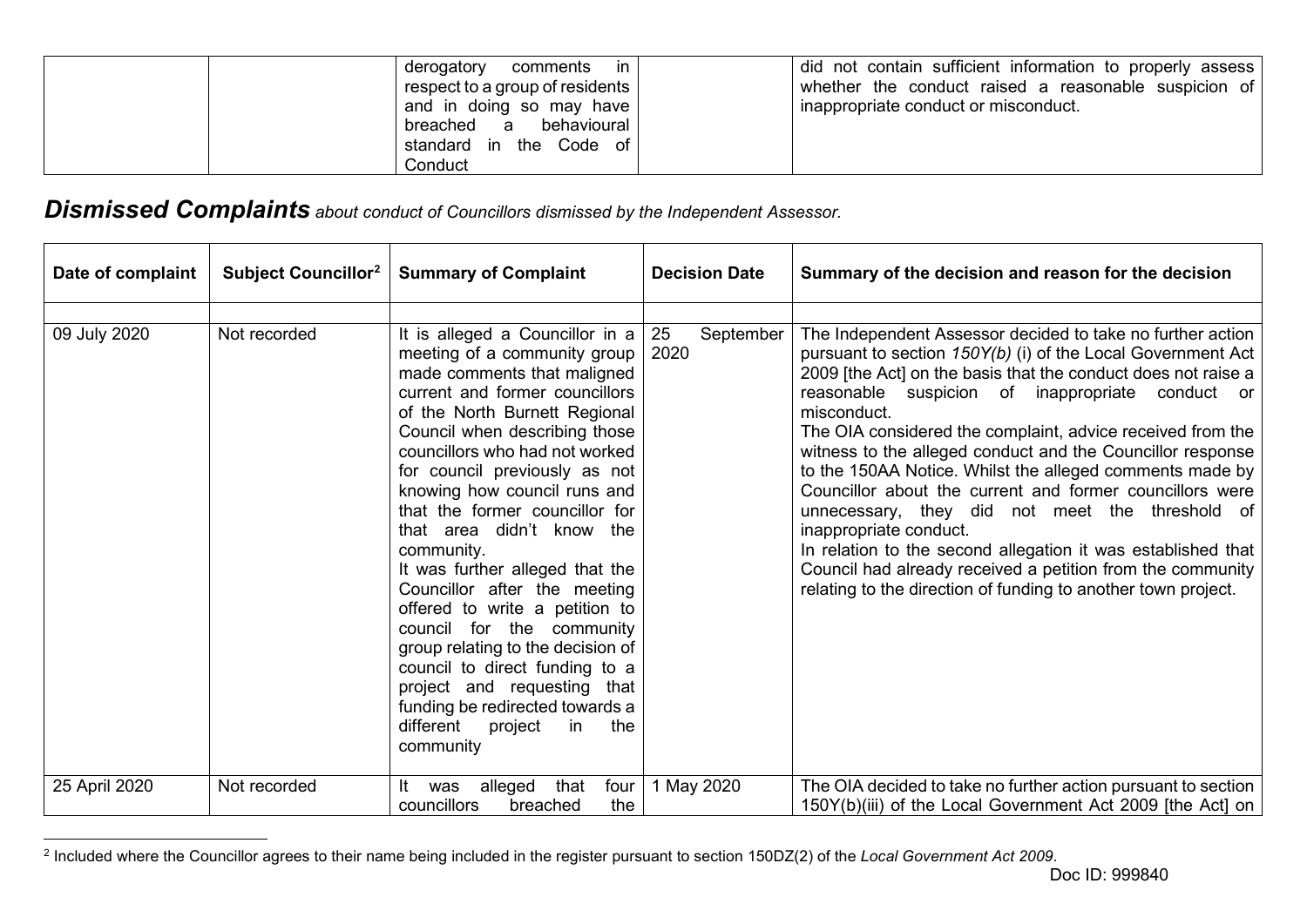|                |              | Councillors Code of Conduct<br>for Queensland when making<br>inappropriate and disparaging<br>comments about Council staff<br>in the presence of an external<br>facilitator present.                                                                                                          |                 | the basis that taking further action would be an unjustifiable<br>use of resources. The OIA has made the decision to provide<br>a three-month amnesty to all first-time councillors and<br>mayors in relation to allegations of inappropriate conduct and<br>misconduct, except where the matter is serious. The<br>councillors involved have been advised that had the amnesty<br>not been in place this matter would have been assessed as<br>potential inappropriate conduct based on a breach of the<br>councillor code of conduct which requires councillors to treat<br>council employees in a just and respectful manner. |
|----------------|--------------|-----------------------------------------------------------------------------------------------------------------------------------------------------------------------------------------------------------------------------------------------------------------------------------------------|-----------------|----------------------------------------------------------------------------------------------------------------------------------------------------------------------------------------------------------------------------------------------------------------------------------------------------------------------------------------------------------------------------------------------------------------------------------------------------------------------------------------------------------------------------------------------------------------------------------------------------------------------------------|
| 18 March 2020  | Not recorded | It is alleged a councillor was<br>rude to members of the public<br>who were campaigning for the<br>local government elections                                                                                                                                                                 | 15 April 2020   | The OIA dismissed this matter pursuant to section 50X(c)(ii)<br>of the Local Government Act 2009 (the Act). Taken into<br>account were the councillor's response to a notice issued by<br>the OIA under section 150AA of the Act, the fact that the<br>councillor was not re-elected.                                                                                                                                                                                                                                                                                                                                            |
| 12 May 2021    | Not recorded | C/21/00315,<br>C/21/00316<br>&<br>C/21/00317<br>The complaint contained five<br>broad allegations about three<br>Councillors not adhering to the<br>Government<br>Local<br>Act<br>Police<br>arranging<br>principles,<br>harassment, breaching human<br>rights and wasting<br>public<br>money. | 14 June 2021    | The OIA dismissed this matter pursuant to section 150X(a)(ii)<br>of the Local Government Act 2009 as the complaint<br>contained very broad allegations without sufficient details to<br>assess. The complainant was asked to provide specific<br>details about the conduct allegations but not provide details<br>sufficient to raise a reasonable suspicion of inappropriate<br>conduct or misconduct by a Councillor.                                                                                                                                                                                                          |
| 17 August 2021 | Not recorded | C/21/00531,<br>C/21/00530,<br>C/21/00532<br>It is alleged three councillors<br>had failed to respond<br>to<br>correspondence<br>from<br>a<br>resident in relation to legal<br>action the council is taking<br>against the resident.                                                           | 24 August 2021  | The OIA dismissed this matter pursuant to section 150X(a)(ii)<br>of the Local Government Act 2009 (the Act) as the conduct<br>does not raise a reasonable suspicion of<br>inappropriate conduct or misconduct.<br>The OIA noted that the matter relating to the actions of<br>Council and legal proceedings against the complainant was<br>a civil matter and did not relate to the conduct, within the<br>meaning of the Act, of the Councillors named in the<br>complaint.                                                                                                                                                     |
| 17 July 2021   | Not recorded | a councillor<br>alleged<br>It is<br>engaged<br>in<br>inappropriate<br>conduct through the tone and<br>language used in a request                                                                                                                                                              | 12 January 2022 | The OIA dismissed this matter pursuant to section 150X(c)(ii)<br>of the Local Government Act 2009 as that further dealing with<br>the complaint or information would be an unjustifiable use of                                                                                                                                                                                                                                                                                                                                                                                                                                  |